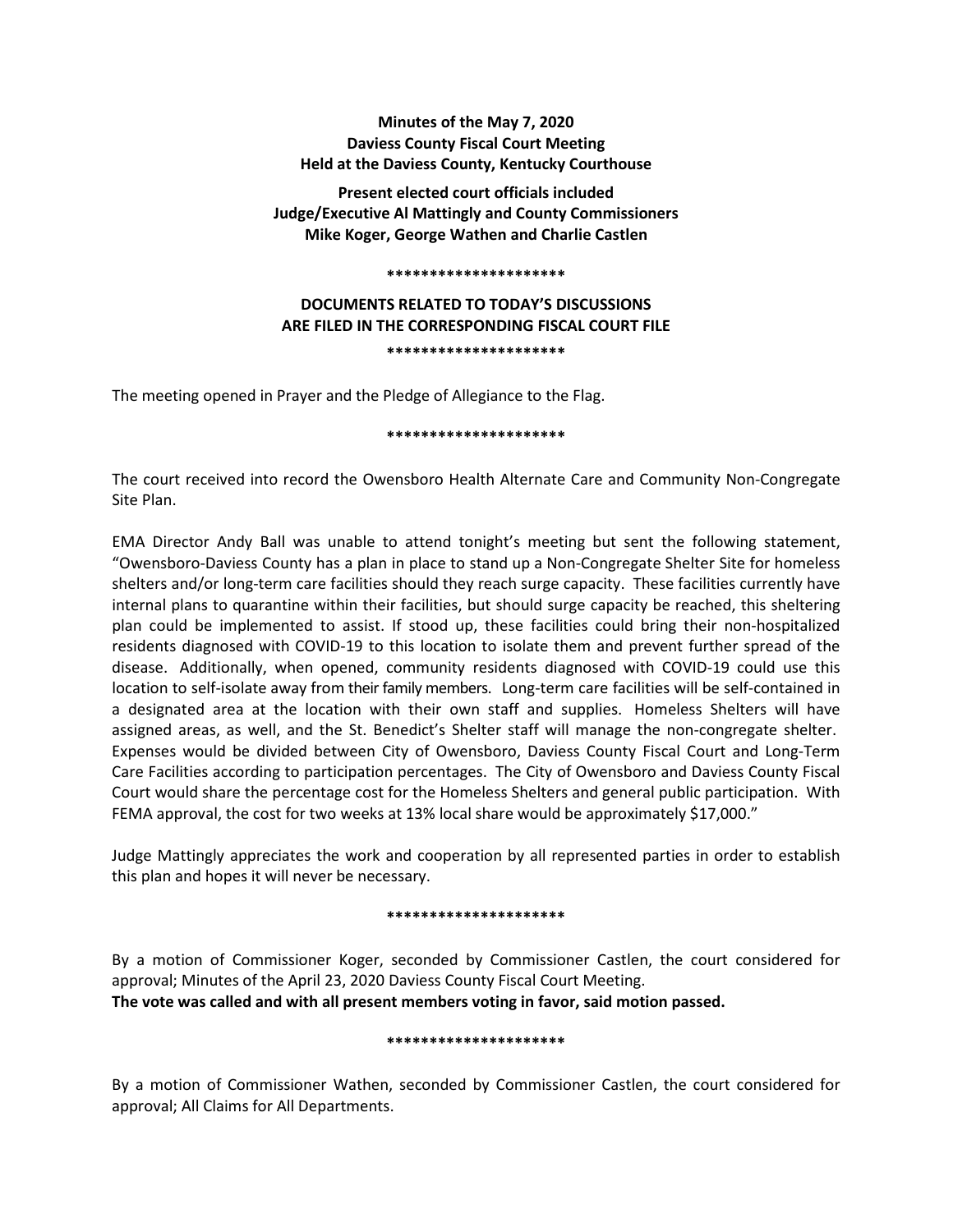**The vote was called and with all present members voting in favor, said motion passed.** 

#### **\*\*\*\*\*\*\*\*\*\*\*\*\*\*\*\*\*\*\*\*\***

By a motion of Commissioner Castlen, seconded by Commissioner Koger, the court considered for approval; County Clerk's Claim for Calculation of Motor Vehicle and Boat Bills for 2019. **The vote was called and with all present members voting in favor, said motion passed.** 

#### **\*\*\*\*\*\*\*\*\*\*\*\*\*\*\*\*\*\*\*\*\***

By a motion of Commissioner Koger, seconded by Commissioner Castlen, the court considered for approval; Daviess County Roadway Resurfacing List for Fiscal Year 2020/2021 as follows:

| Road                        | <b>Begin Location</b>        | <b>End Location</b>         | Length<br>(miles) |
|-----------------------------|------------------------------|-----------------------------|-------------------|
| East District               |                              |                             |                   |
| Knottsville Mount Zion Road | <b>Wrights Landing Road</b>  | Winkler - Mt. Zion Road     | 1.034             |
| <b>Jack Hinton Road</b>     | KY 54                        | <b>McPherson Road</b>       | 2.010             |
| <b>Fields Road</b>          | <b>Thruston Dermont Road</b> | KY 142                      | 2.076             |
| <b>Pleasant Grove Road</b>  | KY 142                       | <b>King Road</b>            | 0.515             |
| Oklahoma-Laffoon Road       | <b>Boston-Laffoon Road</b>   | <b>Steven School Road</b>   | 2.049             |
| Roby Road                   | Monarch Road                 | <b>End of Maintenance</b>   | 0.525             |
| <b>Calumet Trace</b>        | City Line                    | <b>Pleasant Valley Road</b> | 0.954             |
| <b>Crisp Road</b>           | KY 54                        | <b>Ward Road</b>            | 0.044             |
| <b>Ward Road</b>            | KY 54 (west end)             | KY 54 (east end)            | 0.585             |
| <b>Toler Bridge Road</b>    | <b>US 60</b>                 | KY 662                      | 1.432             |
| Ditto Road                  | <b>KY 54</b>                 | Old Hwy 54                  | 0.110             |
| Peninsula Court             | KY 405                       | Dead End                    | 0.265             |

### **Daviess County Public Works** 2020-2021 Roadway Resurfacing List

 $TOTAL = 11.599$ 

| <b>Central District</b>  |                         |                      |       |
|--------------------------|-------------------------|----------------------|-------|
| <b>Clubgrounds Drive</b> | <b>Veach Road</b>       | Cul-de-sac           | 0.041 |
| <b>Russell Road</b>      | Red Hill - Maxwell Road | <b>County Line</b>   | 2.770 |
| <b>Fitts Road</b>        | KY 554                  | West Marksberry Road | 2.975 |
|                          |                         | ΓΟΤΑΙ =              | 5 786 |

| <b>West District</b>      |                            |                           |        |
|---------------------------|----------------------------|---------------------------|--------|
| Laketown Road             | Keene Road                 | <b>French Island Road</b> | 2.009  |
| Steamboat Keene Road      | <b>Steamboat Road</b>      | <b>Keene Road</b>         | 0.907  |
| Pond River Spur           | Curdsville - Deleware Road | <b>Pond River Road</b>    | 0.430  |
| <b>Bittel Road</b>        | Dead End                   | <b>City Limits</b>        | 0.568  |
| <b>Pond River Road</b>    | Pond River Spur            | <b>KY 500</b>             | 0.401  |
| <b>Stephens Road</b>      | Hayden Bridge Road         | KY 279                    | 0.913  |
| <b>Alvey Bridge Road</b>  | Hayden Bridge Road         | KY 279                    | 1.438  |
| <b>Riney Road</b>         | <b>Berry Road</b>          | KY 56                     | 0.595  |
| <b>French Island Road</b> | <b>US 60</b>               | Laketown Road             | 0.390  |
| Wayne Bridge Road         | <b>Terry Road</b>          | <b>Windy Hollow Road</b>  | 2.746  |
|                           |                            | TOTAL =                   | 10.397 |
|                           |                            | <b>TOTAL MILES =</b>      | 27.782 |

EAST DISTRICT (46%)= 44% CENTRAL DISTRICT (20%)= 20% WEST DISTRICT (34%)= 35%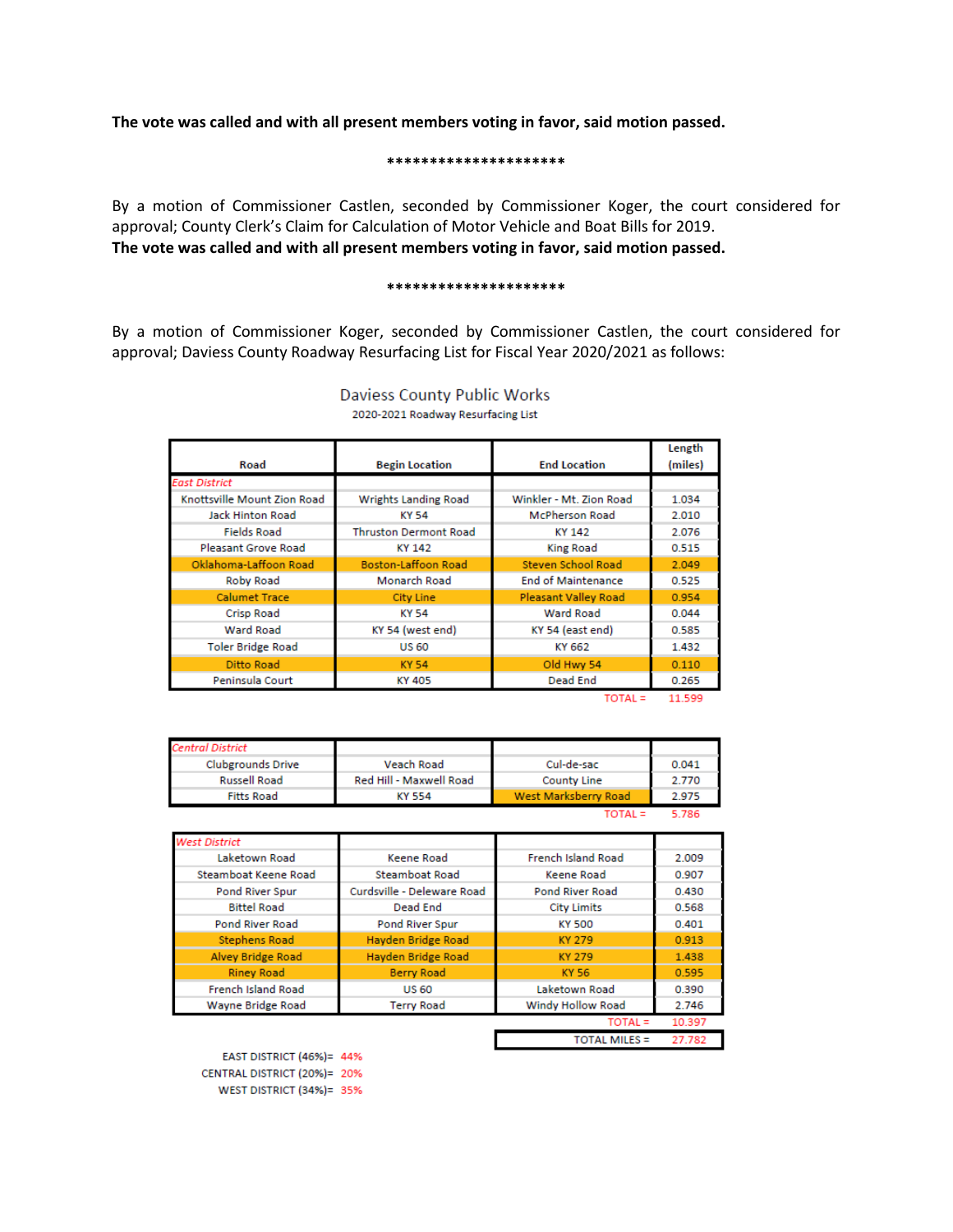Judge Mattingly stated, "We originally looked at spending up to \$1.8 million and then COVID-19 hit so we reduced it to \$1.5 million. Since then, we have lost about \$250,000 from the State. Of the above roads not highlighted in yellow, we have set those as priorities and of those in yellow, they will be done if funding holds out."

**The vote was called and with all present members voting in favor, said motion passed.** 

# **\*\*\*\*\*\*\*\*\*\*\*\*\*\*\*\*\*\*\*\*\***

By a motion of Commissioner Wathen, seconded by Commissioner Castlen, the court considered for approval; **Resolution #13-2020** and Supplemental Agreement #3 regarding the 80/20 Project Funding Bridges and Various County Roads.

County Engineer Mark Brasher stated, "This agreement extension relates to the construction of Jackson Road North Bridge."

**The vote was called and with all present members voting in favor, said motion passed.** 

## **\*\*\*\*\*\*\*\*\*\*\*\*\*\*\*\*\*\*\*\*\***

By a motion of Commissioner Koger, seconded by Commissioner Castlen, the court considered for approval; **Resolution #14-2020** and (Revised) Agreement regarding County Road Aid. *(The court approved the original Agreement and associated Resolution # 04-2020 on February 4, 2020.)*

Purchasing Agent Jordan Johnson stated, "This is an agreement provides County Road Aid Funds for the construction, reconstruction and maintenance of certain roads and bridges in the County. These funds are derived from the motor fuel tax. This year's apportionment is \$1,364,981.51. This agreement details how funds are distributed."

Judge Mattingly stated, "We will be down about \$300,000 from what was originally anticipated."

**The vote was called and with all present members voting in favor, said motion passed.** 

# **\*\*\*\*\*\*\*\*\*\*\*\*\*\*\*\*\*\*\*\*\***

By a motion of Commissioner Koger, seconded by Commissioner Wathen, the court considered for approval; Professional Design Services Contract with Axiom for the Landfill Office Addition for \$15,535.

Mr. Johnson stated, "This budgeted ADA compliant office expansion moves the inmate area to the ground floor, removes an exterior set of stairs and replaces it with a set of interior stairs and adds new space including conference room."

**The vote was called and with all present members voting in favor, said motion passed.** 

**\*\*\*\*\*\*\*\*\*\*\*\*\*\*\*\*\*\*\*\*\***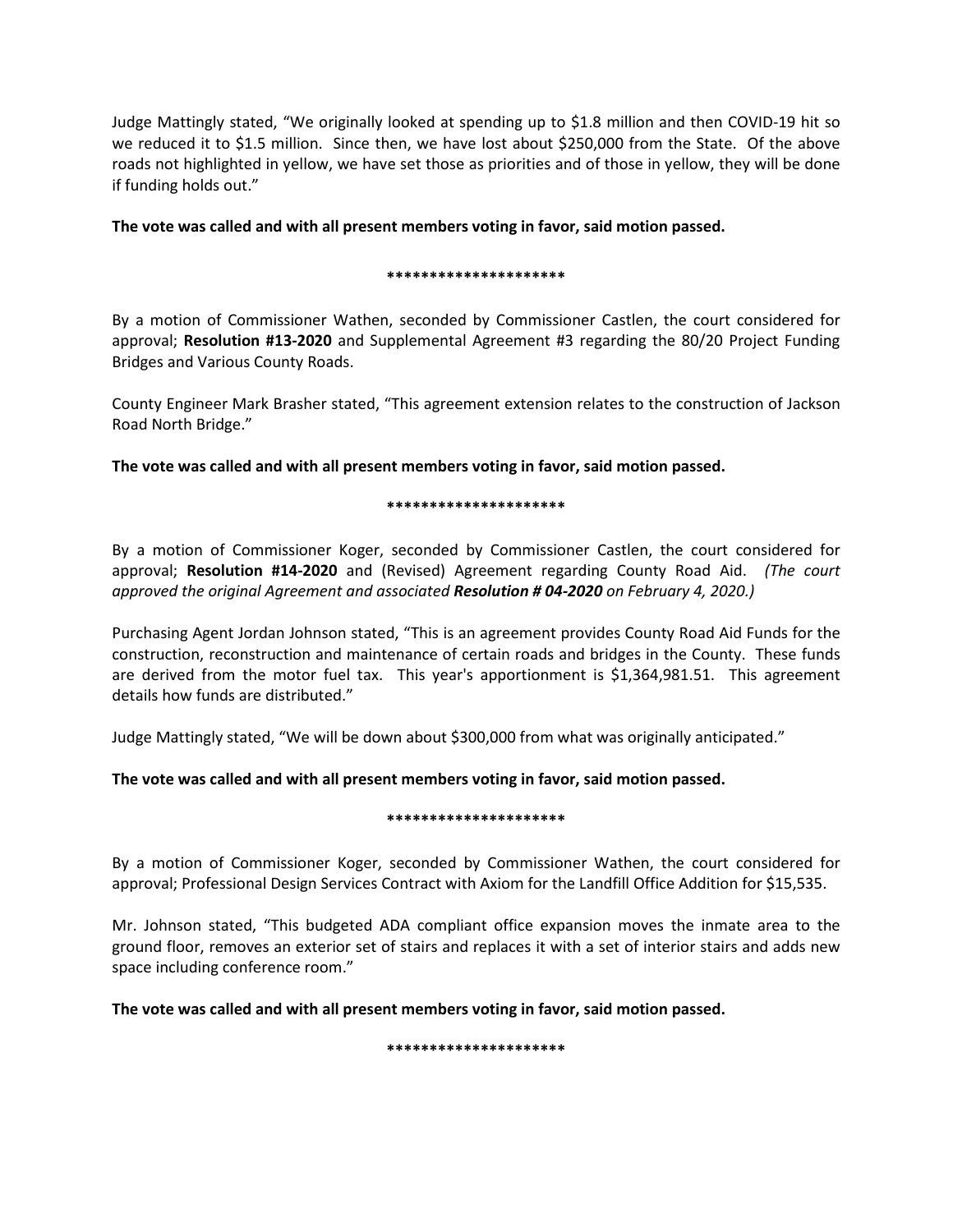By a motion of Commissioner Wathen, seconded by Commissioner Castlen, the court considered for approval; Professional Design Services Contract with Axiom for the East Transfer Station Office for \$1,800.

Mr. Johnson stated, "This design includes a new scale house office at the Knottsville Convenience Center."

# **The vote was called and with all present members voting in favor, said motion passed.**

## **\*\*\*\*\*\*\*\*\*\*\*\*\*\*\*\*\*\*\*\*\***

By a motion of Commissioner Wathen, seconded by Commissioner Castlen, the court considered for approval; Purchase Agreement for \$15,000 with Dorroh Family contingent upon satisfaction of all legal requirements.

David Smith stated, "This agreement is to purchase 18 acres of strip pit property located just outside of the "old landfill". Consulting engineers have, for years, encouraged the county to seek an agreeable purchase price and obtain this lake property in order to maintain water levels and water pressure against the sides of the old pit wall."

# **The vote was called and with all present members voting in favor, said motion passed.**

## **\*\*\*\*\*\*\*\*\*\*\*\*\*\*\*\*\*\*\*\*\***

By a motion of Commissioner Koger, seconded by Commissioner Wathen, the court considered for approval; Award the following:

• **RFQ 04-2020**: HVAC Replacement for Courthouse Archives to Harry Roberts Plumbing & Heating for \$7,155

Purchasing Agent Jordan Johnson stated, "The current unit failed unexpectedly and since it serves to dehumidify the area and preserve documents, a timely replacement is necessary. Daviess County Fiscal Court received three (3) responsive quotes for the replacement of the existing EDPAC HVAC system for the archives of the Daviess County Courthouse. Harry Roberts Plumbing & Heating, Inc. is the lowest and best evaluated quote received, having no exceptions to the specifications. It is our recommendation to pursue the lowest and best evaluated quote submitted by Harry Roberts Plumbing & Heating, Inc. in the amount of \$7,155.00."

• **RFQ 05-2020**: Kennel Painting Project to Embry Quality Painting for \$6,252.80

Mr. Johnson stated, "Currently, the number of animals in the shelter is very low, making it an opportune time to pursue this much needed project. Daviess County Fiscal Court received three (3) responsive quotes to scuff and clean all kennel block walls and apply one full coat of Macro-Poxy 646 Epoxy to match existing paint. Embry Quality Painting is the lowest and best evaluated quote received, having no exceptions to the specifications. It is our recommendation to pursue the lowest and best evaluated quote submitted by Embry Quality Painting in the amount of \$6,252.80. Donations and bequest funds will be used to pay for this project."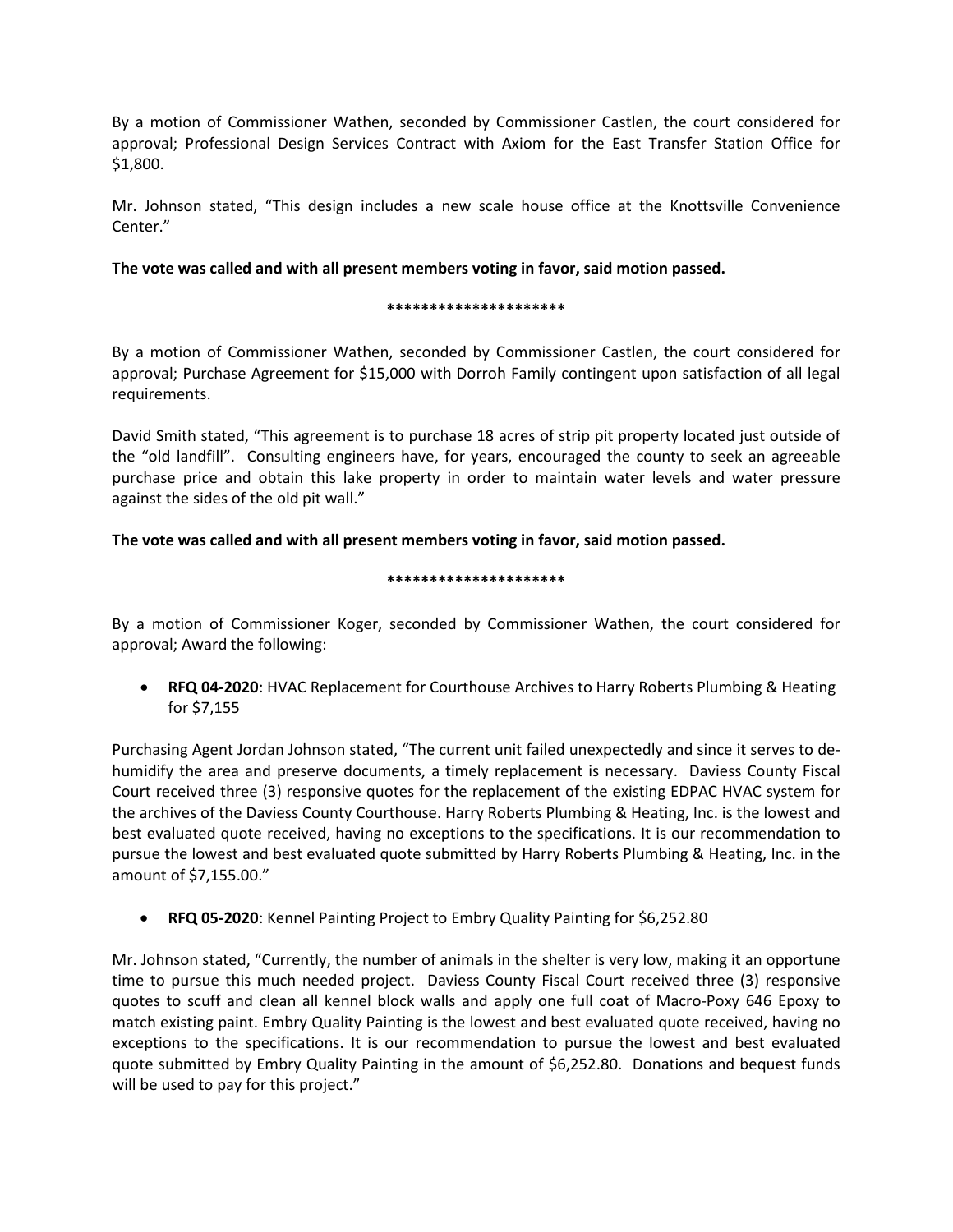Commissioner Wathen asked why the Embry quote was so much lower than the other 2 quotes.

Mr. Johnson stated, "We have very little information other than his need for work." He added, "We have worked with Embry Painting before and their work was of high quality and within the project's allotted time."

# **The vote was called and with all present members voting in favor, said motion passed.**

## **\*\*\*\*\*\*\*\*\*\*\*\*\*\*\*\*\*\*\*\*\***

By a motion of Commissioner Castlen, seconded by Commissioner Wathen, the court considered for approval; Per Bid No. 28-2019, Purchase One (1) MEC 300E ATA Machine with Transformer from Howell Shooting Supplies, Inc. for \$3,288.55.

Purchasing Agent Jordan Johnson stated, "We have two trap fields at the Daviess County Gun Club, only one of which is currently equipped from our initial equipment order from **Bid No. 28-2019**. We are recommending purchasing an additional ATA machine from this bid pricing schedule for \$3,288.55."

**The vote was called and with all present members voting in favor, said motion passed.** 

## **\*\*\*\*\*\*\*\*\*\*\*\*\*\*\*\*\*\*\*\*\***

By a motion of Commissioner Castlen, seconded by Commissioner Wathen, the court considered for approval; Promote Tyler Wilson to Road Department Service Technician, effective May 8, 2020. **The vote was called and with all present members voting in favor, said motion passed.** 

# **\*\*\*\*\*\*\*\*\*\*\*\*\*\*\*\*\*\*\*\*\***

By a motion of Commissioner Wathen, seconded by Commissioner Koger, the court considered for approval; **Second Reading of KOC B.50 (2020)**; *06-2020* – An Ordinance Authorizing the Issuance of General Obligation Bonds, Series 2020A.

# **Comments:**

No comments received.

**The vote was called and with all present members voting in favor, said motion passed.** 

#### **\*\*\*\*\*\*\*\*\*\*\*\*\*\*\*\*\*\*\*\*\***

Commissioner Wathen announced, "To-date, the COVID-19 Green River Area Response Fund Committee has received community pledges totaling \$729,000, of which \$199,000 has been distributed to aid 29 agencies." Specifically, as mentioned during the prior court meeting, this fund is helping the Senior Center meet a growing demand for meals. He stated, "Prior to the shutdown, the center served an average of 260 weekly meals plus 650 meals for the Meals-On-Wheels program. Today, this weekly average has increased to a total of over 3,000 meals." Commissioner Wathen shall provide committee updates when available.

Commissioner Castlen congratulated local students and teachers on successfully getting through the difficult and very different school year.